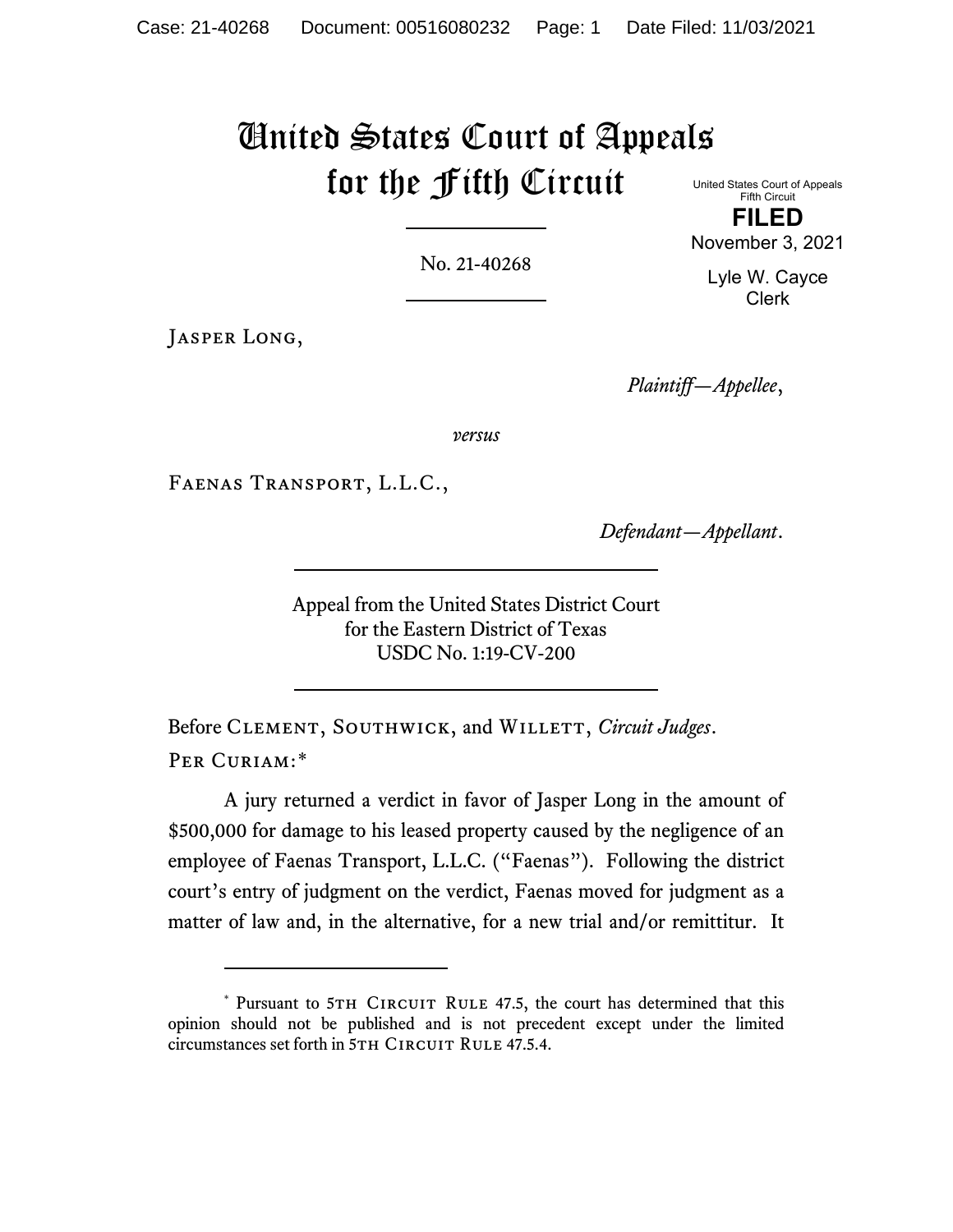argued that Mr. Long failed to present sufficient evidence of the fair market value of the leasehold to support the jury's damages verdict. The district court denied Faenas' motion in all respects, and Faenas timely appealed. For the following reasons, we AFFIRM.

## **I.**

In 1999, Mr. Long paid approximately \$60,000 for a 50-year lease of a warehouse in Jasper, Texas. Mr. Long opened and operated a welding business out of that warehouse until his retirement in June of 2014. During that time, Mr. Long made a variety of improvements to the warehouse, including installing three overhead cranes, interior office space, large bay doors, a new metal roof and walls, and commercial grade electrical wiring. Also during that time, at least three companies—Terra BioChem, Etex, and Traeger—maintained facilities on the same street as the warehouse.

Following his retirement in June of 2014, Mr. Long subleased the warehouse to an industrial welding company—STI Group—for two years at a rate of \$4,600 per month. STI apparently vacated the property in April of 2014—about four months prior to the expiration of its lease—due to "lack of work." But it still paid rent to Mr. Long through the end of the lease term.

Mr. Long did not immediately place the warehouse back on the market for a subleasing tenant after STI vacated the premises because he "had to do some work on [the warehouse] before [he] put it back on lease." In particular, the warehouse needed, among other things, a new roof and new electrical wiring. Sometime between April 2016 and February 2017, Mr. Long made improvements to the electrical wiring in the warehouse. Moreover, in late February or early March of 2017, Mr. Long hired a construction company to install a new roof on the warehouse.

Then in June of 2018, a fire occurred at the warehouse after one of Faenas' employees hit a nearby electrical power pole with his truck. The fire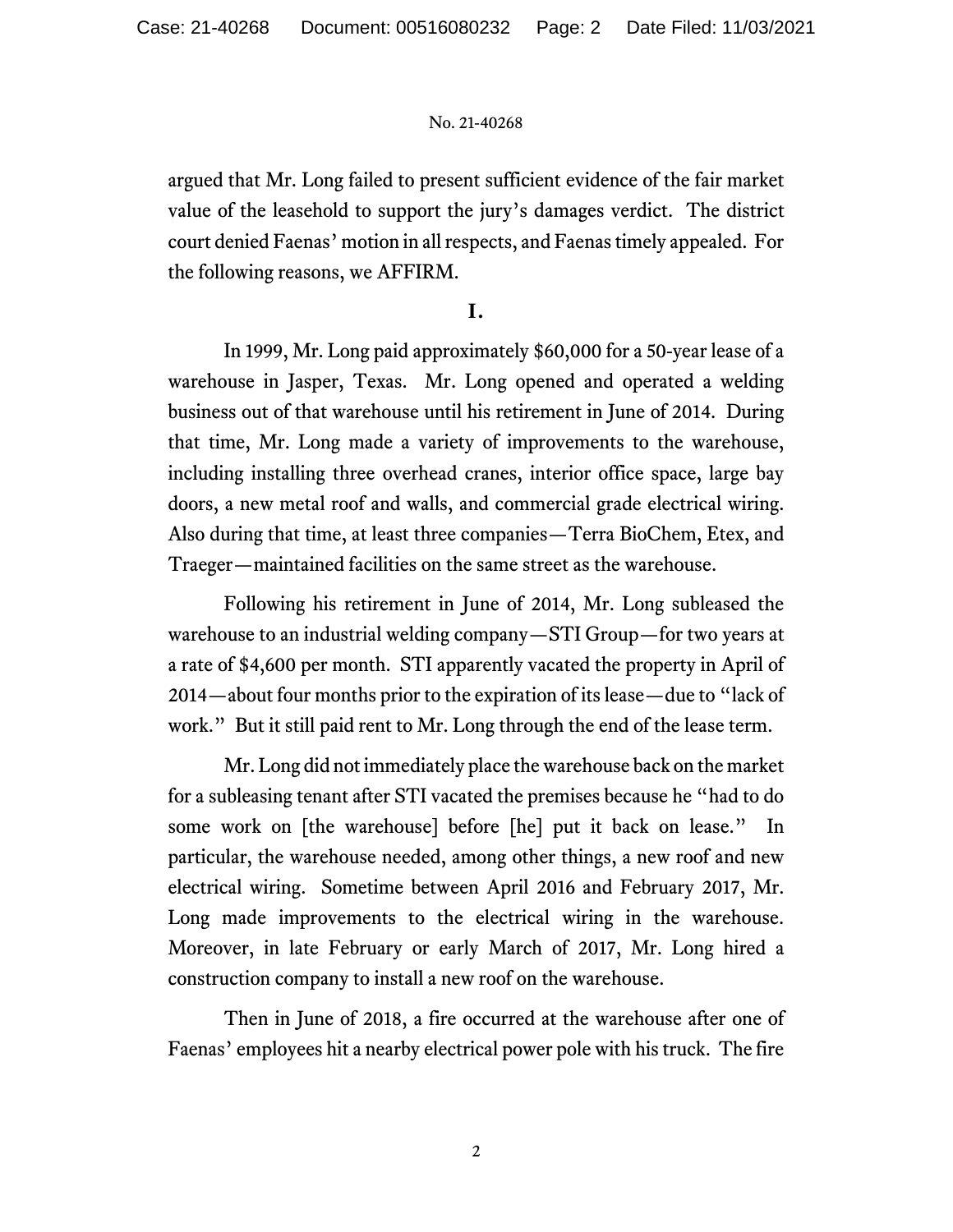completely destroyed the warehouse and its contents. Subsequently, Mr. Long sued Faenas, alleging that the negligence of Faenas' employee caused the fire. At the close of Mr. Long's case in chief, Faenas orally moved for judgment as a matter of law on the ground that the evidence presented was insufficient to prove liability or damages. The district court orally denied Faenas' motion.

The jury returned a verdict for Mr. Long, finding Faenas liable for negligently causing the fire and awarding Mr. Long \$500,000 in damages. The district court entered judgment on the verdict. Following the district court's entry of judgment, Faenas moved for judgment as a matter of lawand, in the alternative, for a new trial and/or remittitur. Faenas argued that Mr. Long failed to present legally competent evidence as to the fair market value of his leasehold prior to the fire.

The district court disagreed and upheld the verdict. First, it denied Faenas' motion for judgment as a matter of law, holding that sufficient evidence existed to support the jury's verdict. Second, it denied Faenas' motion for a new trial, holding that the verdict was not against the great weight of the evidence, the damage award was not excessive, the trial was not unfair, and that prejudicial error was not committed. Third, it denied Faenas' motion for remittitur, holding that the jury's damage award was appropriate because it was not so large as to appear contrary to right reason, nor was it excessive or disproportionate to the loss sustained. Faenas timely appealed.

## **II.**

## A.

"This court reviews de novo a district court's denial of a motion for judgment as a matter of law, applying the same standard as the district court." *Goodner v. Hyundai Motor Co.*, 650 F.3d 1034, 1039 (5th Cir. 2011).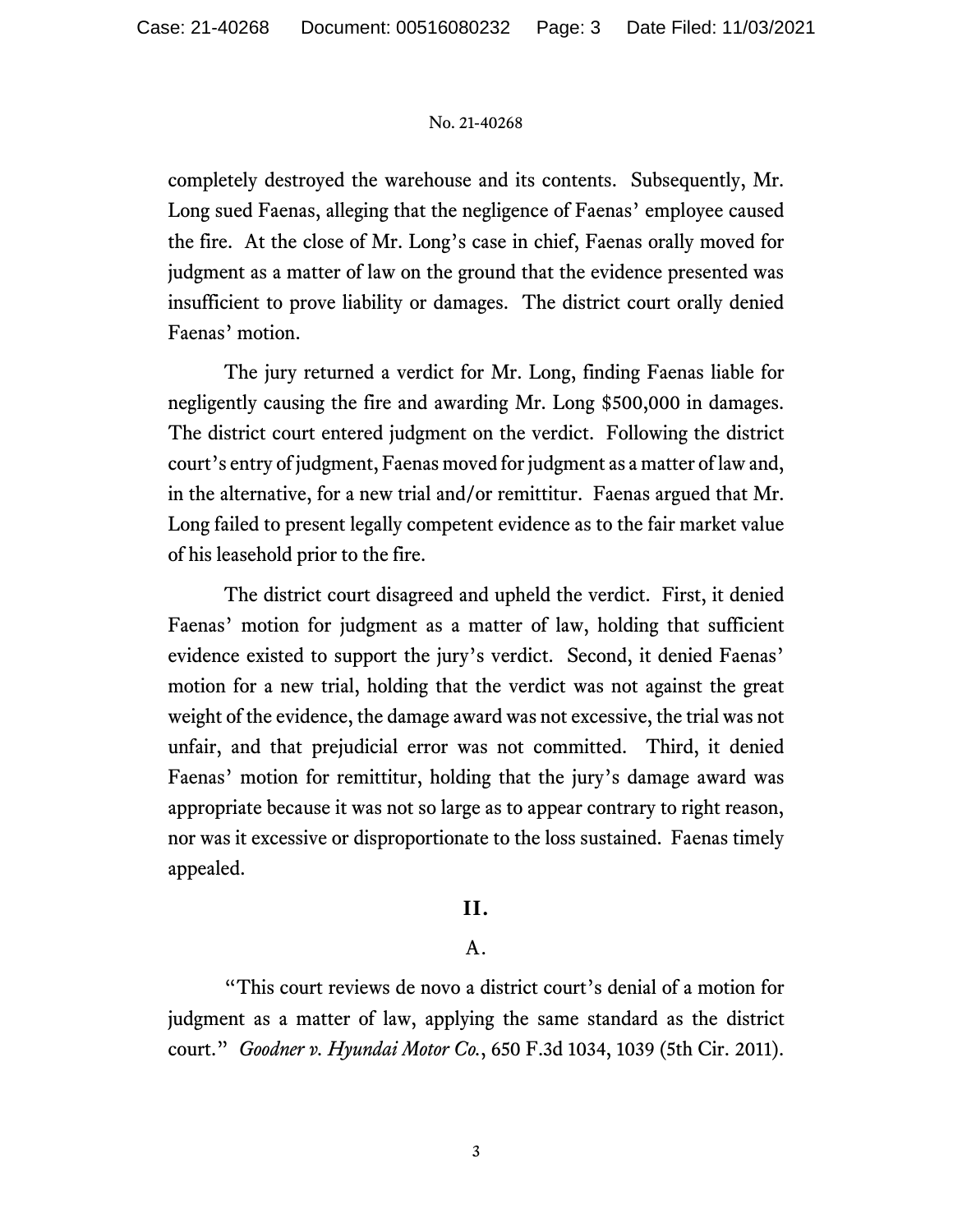"[W]hen a case is tried by a jury, a Rule 50[] motion is a challenge to the legal sufficiency of the evidence." *Foradori v. Harris*, 523 F.3d 477, 485 (5th Cir. 2008) (citing *Int'l Ins. Co. v. RSR Corp.*, 426 F.3d 281, 296 (5th Cir. 2005)).[1](#page-3-0) "In resolving such challenges, we draw all reasonable inferences and resolve all credibility determinations in the light most favorable to the nonmoving party." *Id.*

"Our review of jury verdicts 'is especially deferential.'" *Orozco v. Plackis*, 757 F.3d 445, 448 (5th Cir. 2014) (quoting *Baisden v. I'm Ready Prods., Inc.*, 693 F.3d 491, 498–99 (5th Cir. 2012)). "[J]udgment as a matter of law should not be granted unless the facts and inferences point 'so strongly and overwhelmingly in the movant's favor that reasonable jurors could not reach a contrary conclusion.'" *Flowers v. S. Reg'l Physician Servs. Inc.*, 247 F.3d 229, 235 (5th Cir. 2001) (quoting *Omnitech Int'l, Inc. v. Clorox Co.*, 11 F.3d 1316, 1322 (5th Cir. 1994)). "[T]he court may not make credibility determinations or weigh evidence, as those are jury functions." *Brennan's Inc. v. Dickie Brennan & Co. Inc.*, 376 F.3d 356, 362 (5th Cir. 2004).

## B.

"A new trial may be granted if the trial court finds that 'the verdict is against the weight of evidence, the damages awarded are excessive, the trial was unfair, or prejudicial error was committed.'" *Seidman v. Am. Airlines, Inc.*, 923 F.2d 1134, 1140 (5th Cir. 1991) (quoting *Smith v. Transworld Drilling Co.*, 773 F.2d 610, 613 (5th Cir. 1985)). The court should not grant a motion

<span id="page-3-0"></span><sup>&</sup>lt;sup>1</sup> We apply the same standard of review to both motions for judgment as a matter of law brought under Rule 50(a) and *renewed* motions for judgment as a matter of law brought under Rule 50(b). *See Foradori*, 523 F.3d at 485 n.8; *Lubbock Feed Lots, Inc. v. Iowa Beef Processors, Inc.*, 630 F.2d 250, 269 n.22 (5th Cir. 1980).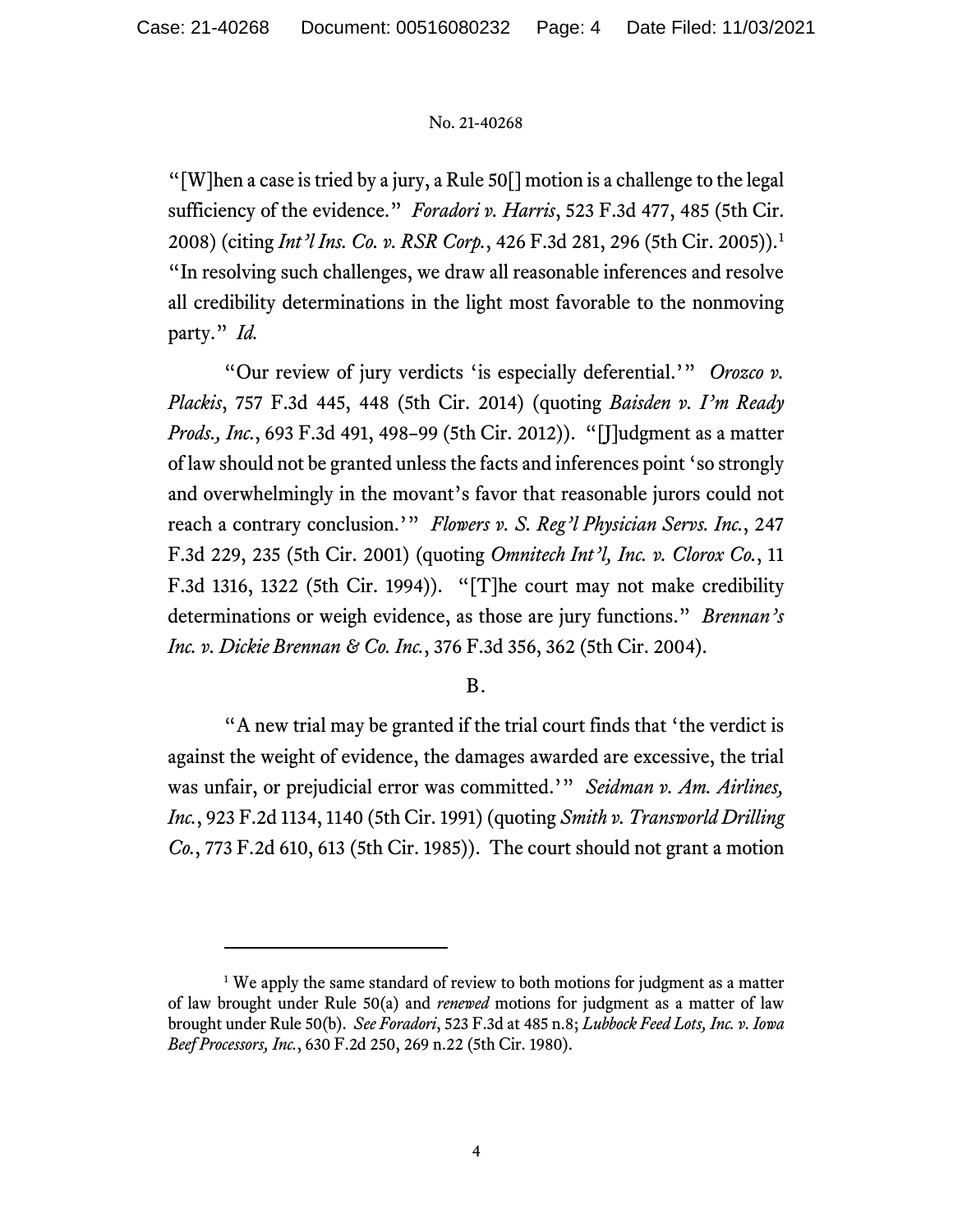for a new trial "unless the verdict is against the *great* weight, not merely the *preponderance*, of the evidence." *Id.* (emphasis added).

We review the denial of a motion for a new trial for abuse of discretion. *Lincoln v. Case*, 340 F.3d 283, 290 (5th Cir. 2003). "Where a jury verdict is at issue, 'there is no . . . abuse of discretion unless there is a complete absence of evidence to support the verdict.'" *Benson v. Tyson Foods, Inc.*, 889 F.3d 233, 234 (5th Cir. 2018) (per curiam) (quoting *Sam's Style Shop v. Cosmos Broad. Corp.*, 694 F.2d 998, 1006 (5th Cir. 1982)).

C.

Similarly, we review a district court's order denying a motion for remittitur for abuse of discretion. *Lincoln*, 340 F.3d at 290. "We set aside a decision to deny remittitur only when 'left with the perception that the verdict is clearly excessive.'" *Salinas v. O'Neill*, 286 F.3d 827, 830 (5th Cir. 2002) (quoting *Eiland v. Westinghouse Elec. Corp.*, 58 F.3d 176, 183 (5th Cir. 1995)). "A verdict is excessive if it is 'contrary to right reason' or 'entirely disproportionate to the injury sustained.'" *Eiland*, 58 F.3d at 183 (quoting *Caldarera v. Eastern Airlines, Inc.*, 705 F.2d 778, 784 (5th Cir. 1983)).

## **III.**

The parties do not dispute that the warehouse had no value after the fire. Nor do they dispute that the proper measure of damages is the fair market value of the leasehold immediately prior to the fire, as measured by the "income approach." They dispute only whether Mr. Long presented sufficient evidence of the fair market value of his leasehold prior to the fire to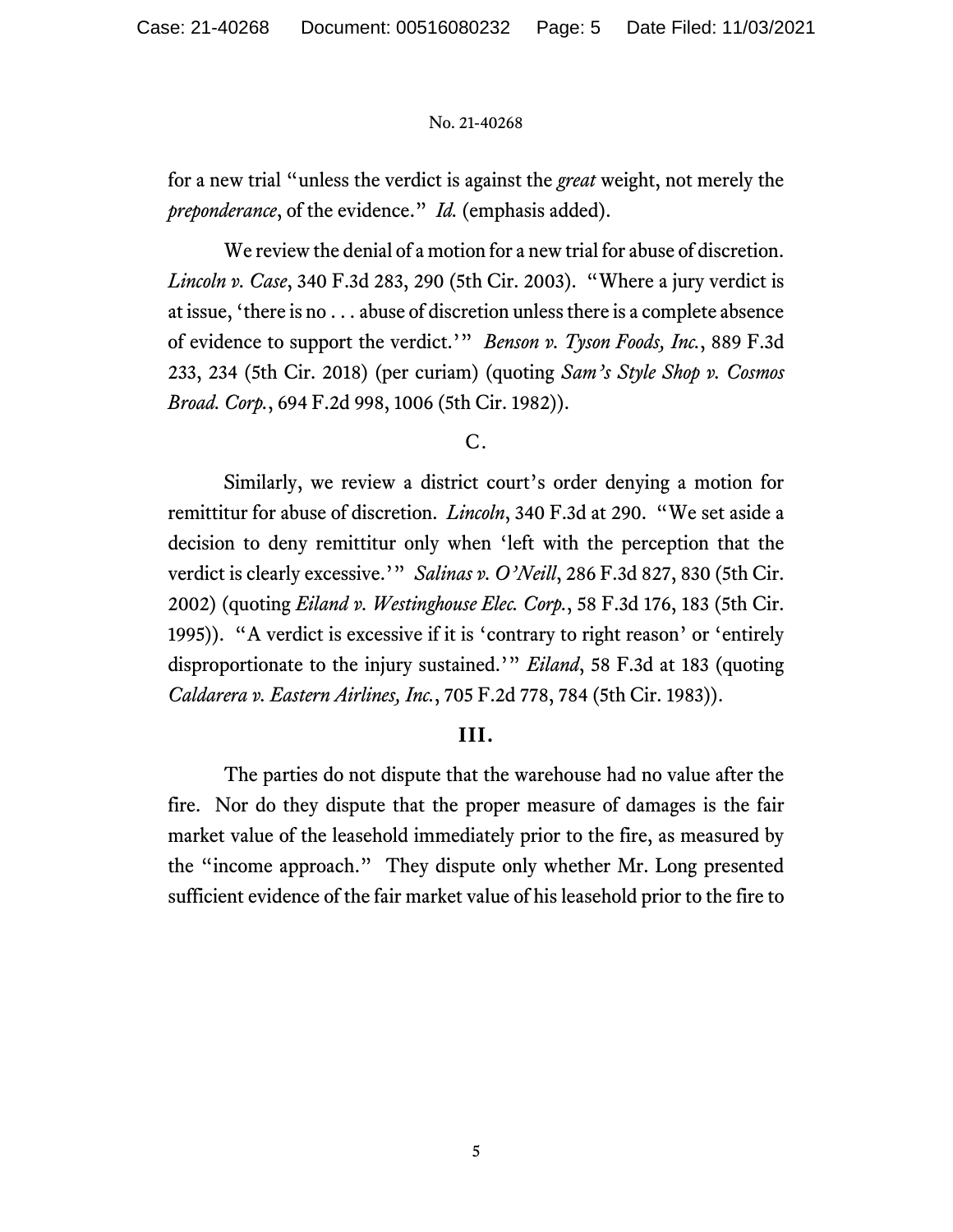support the jury's verdict of \$500,000. The district court concluded that he did, and we agree.

## A.

Under Texas law, "fair market value" is "the price the property will bring when offered for sale by one who desires to sell, but is not obliged to sell, and is bought by one who desires to buy, but is under no necessity of buying." *Singleton v. Elephant Ins. Co.*, 953 F.3d 334, 338 (5th Cir. 2020) (per curiam) (quoting *Balderas-Ramirez v. Felder,* 537 S.W.3d 625, 628 (Tex. App.—Austin 2017, pet. denied)). And there are three traditional methods used to calculate a property's fair market value: the comparable sales approach, the replacement cost approach, and the income approach. *See, e.g.*, *State v. Cent. Expressway Sign Assocs.*, 302 S.W.3d 866, 871 (Tex. 2009).

The "income approach" is considered a reliable method when, as here, the property in question is priced on the open market based on the income it generates. *See, e.g.*, *City of Harlingen v. Est. of Sharboneau*, 48 S.W.3d 177, 183 (Tex. 2001). Generally, fair market value based on the "income approach" is calculated by estimating the amount of future income the property will generate and then applying a capitalization rate to arrive at its present value. *Id.* Neither party disputes the propriety of the income approach as the method of calculating damages in this case.

Under the "property owner rule" in Texas, property owners are qualified to testify as to the value of their property. *Nat. Gas Pipeline Co. of Am. v. Justiss*, 397 S.W.3d 150, 155 (Tex. 2012). However, that testimony must be based on *market* value, not merely speculative or intrinsic value. *Id.* A property owner's mere *ipse dixit* is not enough; his testimony must be accompanied by objective evidence supporting his estimation of the property's value. *Id.* at 156 (discussing *Porras v. Craig*, 675 S.W.2d 503, 505 (Tex. 1984)).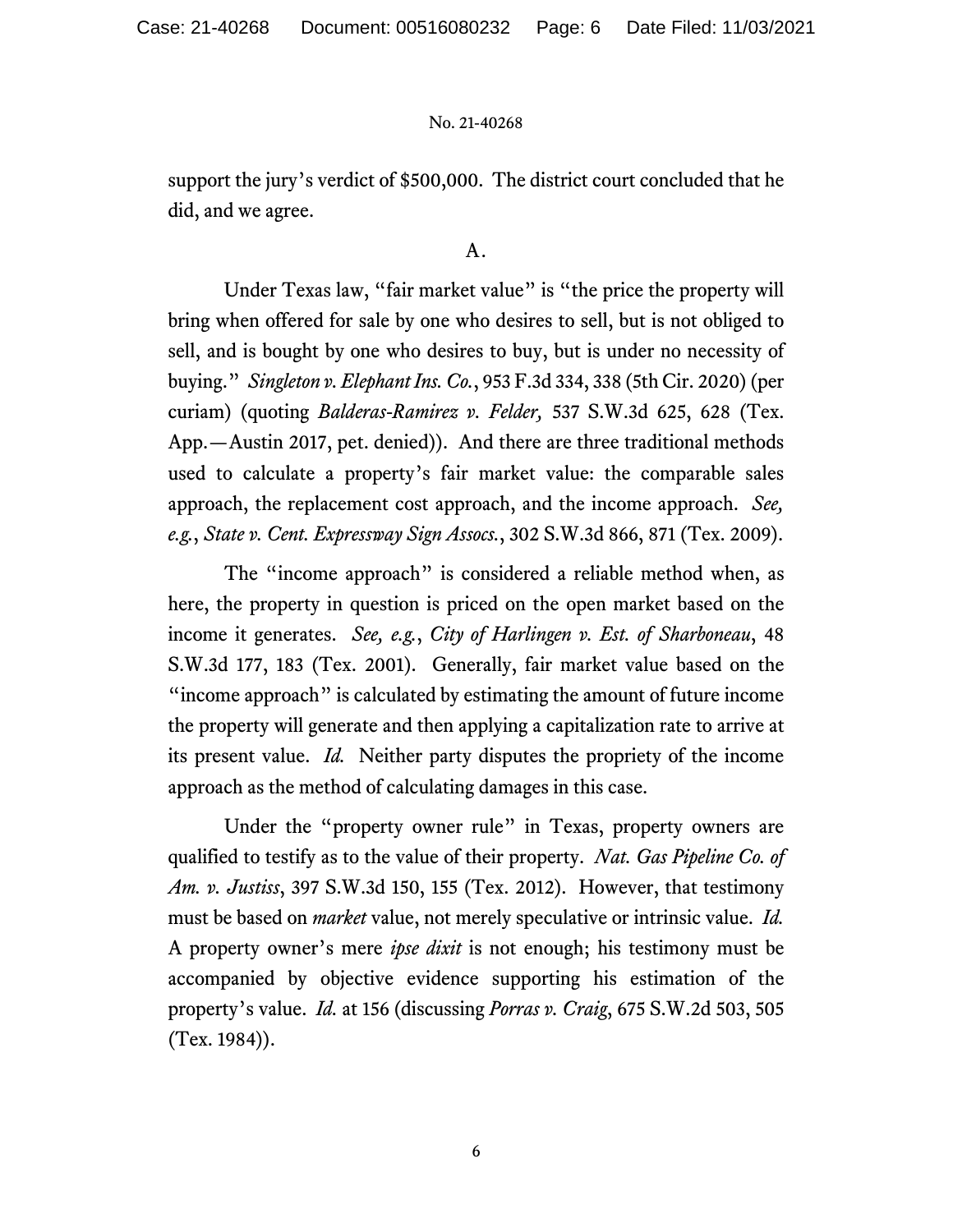1.

The evidence that Mr. Long presented at trial relevant to the fair market value of his leasehold consisted primarily of: (1) his wife's testimony, (2) the testimony of Raymond Horn, (3) the testimonies of Derrick Boykin and Eddie Marshall, and (4) his own testimony.

Mrs. Long's testimony was the most substantial. She testified, *inter alia*, that: (i) there remained just over thirty-one years (373 months) on Mr. Long's lease at the time of the fire; (ii) following his retirement, Mr. Long initially marketed the warehouse by "word of mouth" and by "putting contacts out"; (iii) Mr. Long subleased the warehouse to STI in 2014 for a total of twenty-four months and for a rate of \$4,600 per month; (iv) after STI vacated the premises, Mr. Long advertised the warehouse in a local flier, used a sign designating it as "for lease," and consulted Jasper Economic Development Corporation ("JEDCO") to help with marketing; (v) at the time of the fire, other businesses were operating on the street that the warehouse was located on, and the number of commercial businesses operating there was "[d]efinitely increasing"; (vi) there was a repair shop on the leasehold property that was rented out at a rate of \$1,000 per month at the time of the fire; (vii) the Jasper County Appraisal District assigned the warehouse a value of \$64,680; and (viii) JEDCO had informed her and Mr. Long that it knew of a party potentially interested in subleasing the warehouse.

Mr. Horn, whose construction company installed a new roof on the warehouse, testified, *inter alia*, that: (i) he installed the roof around February or March of 2017, at which time the warehouse was vacant; (ii) he charged Mr. Long \$11,300 to install the new roof; and (iii) the warehouse was "basically set up and ready for a big organization to come in and do manufacturing or prefab work or whatever."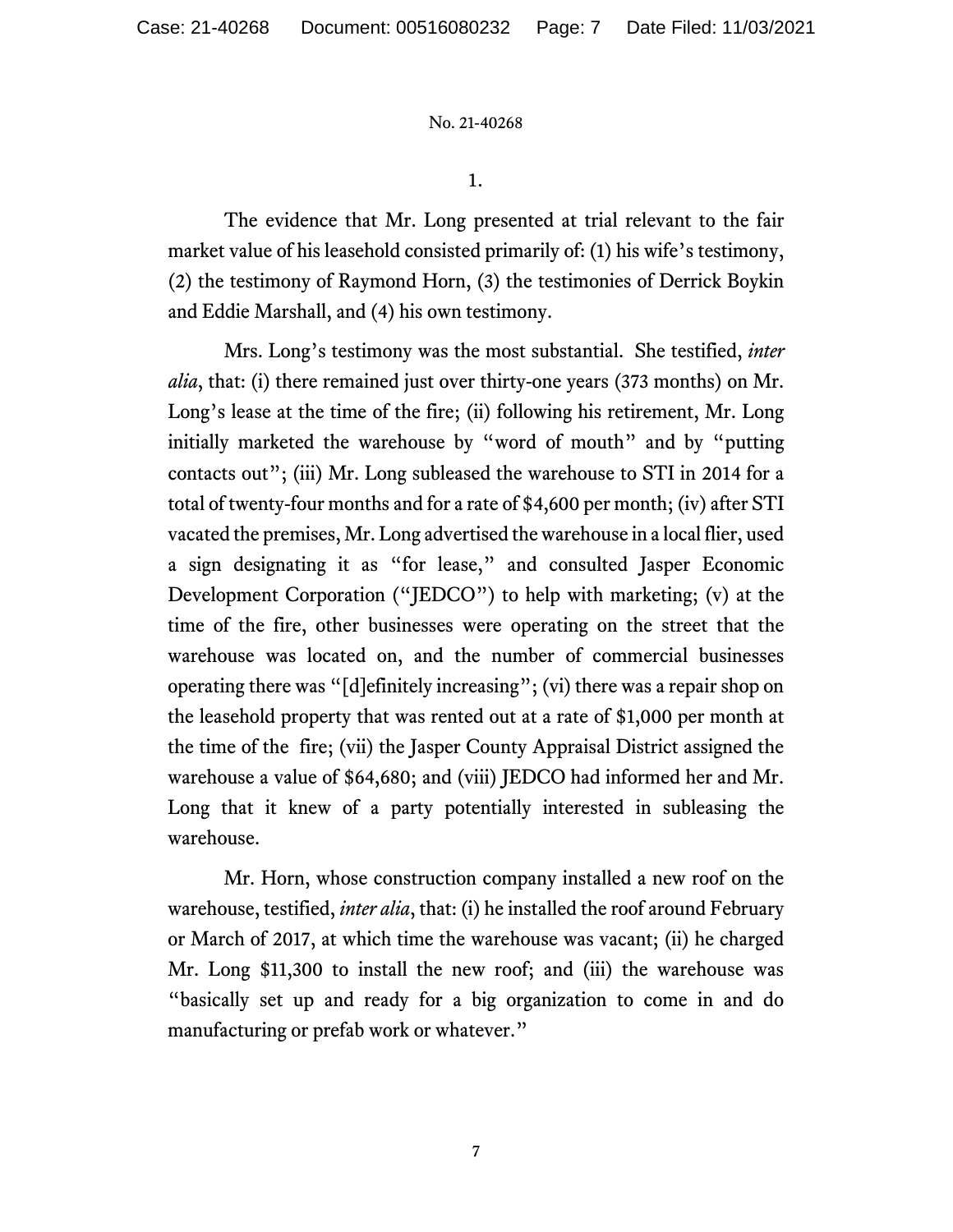Mr. Boykin and Mr. Marshall both testified, *inter alia*, as to the area in which the warehouse was located. Their testimonies confirmed that the warehouse was located in the same area—indeed, on the same street—as facilities maintained by Traeger, Terra BioChem, and Etex.

Mr. Long testified about the fair market value of his leasehold immediately prior to the fire. Based on the improvements that he made to the warehouse, as well as the amounts he received per month in lease payments from STI during its tenancy, Mr. Long testified that the fair market value of his leasehold just before the fire was between \$600,000 and \$650,000. When asked on direct examination to explain this estimate, Mr. Long stated that he based his valuation on "what [the warehouse] could do" and "the shape the inside was in."

## 2.

Faenas argues that Mr. Long's evidence is legally insufficient to establish the fair market value of his leasehold immediately prior to the fire to support the jury's verdict. The thrust of its argument is twofold. First, it argues that Mr. Long's opinion testimony valuing his property between \$600,000 and \$650,000 is incompetent evidence because it was not supported by objective market data. Second, Faenas argues that there was no evidence of demand for a sublease on the warehouse at the time, even quipping that Mr. Long "failed to put the 'market' in 'fair market value.'"

Mr. Long rejoins that his testimony *was* competent evidence, given that it was based on objective facts and data regarding the warehouse's attributes and proven ability to generate income. Specifically, he points to the rental income he received from STI from 2014 to 2016, the amount of time remaining on the lease, the improvements he made to the warehouse, its suitability and readiness for lease, and its desirable location in an already growing area.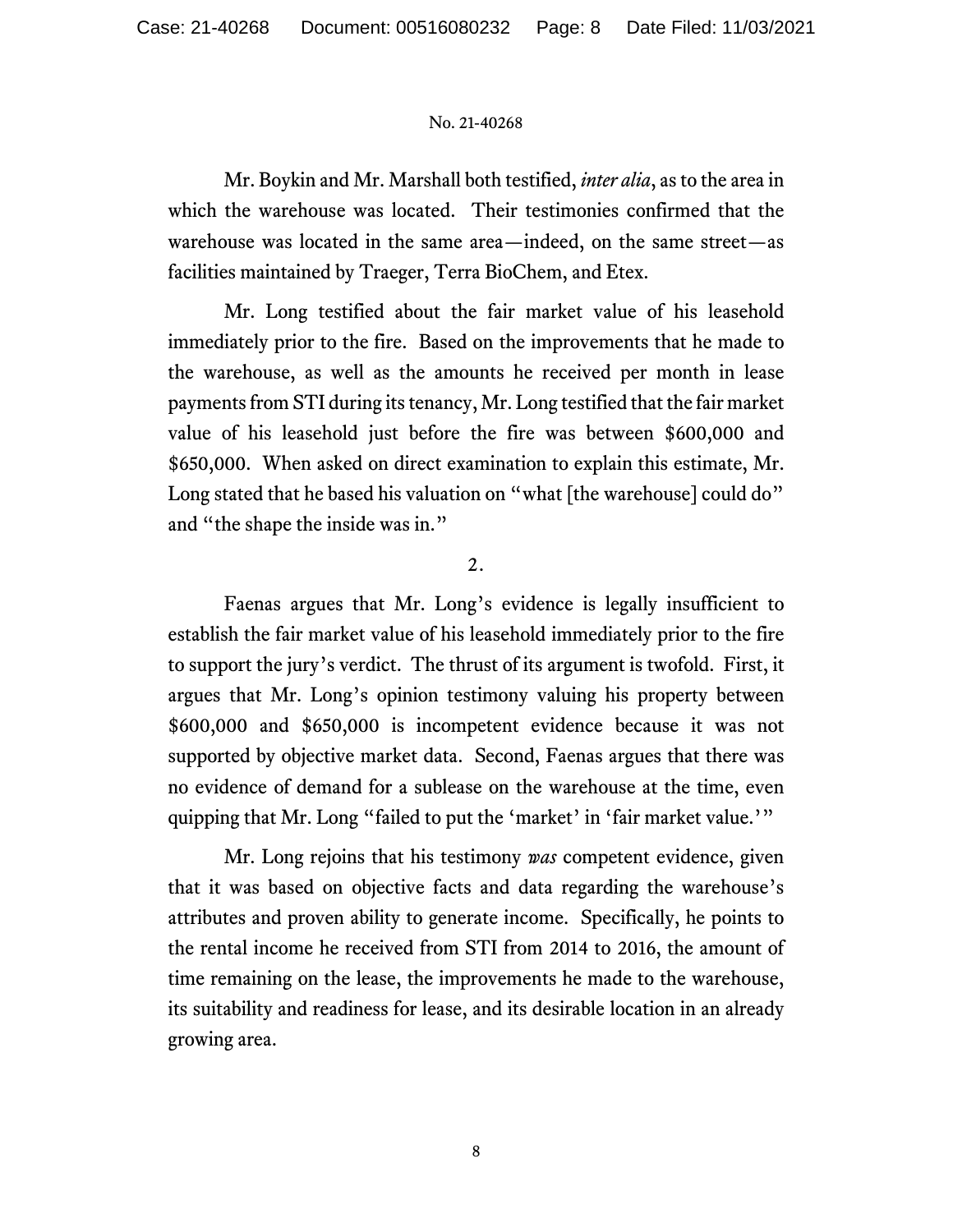We agree with Mr. Long. To be sure, Faenas elicited testimony from both Mr. and Mrs. Long that strongly cut against Mr. Long's opinion on the fair market value of his leasehold. Specifically, when counsel for Faenas pressed Mr. Long on cross examination, Mr. Long conceded that he did not have any evidence supporting his estimate of the fair market value of the leasehold beyond its value to him. Similarly, Mrs. Long testified on cross examination that she had no evidence of market demand for a sublease of the warehouse at the time of the fire.

But the balance of the evidence is sufficient such that a reasonable jury could have reached the same verdict. First, both Mr. and Mrs. Long testified that following Mr. Long's retirement, STI subleased the warehouse for two years at a rate of \$4,600 per month. The value of that two-year sublease alone exceeds \$110,000. From this evidence, combined with the fact that there were thirty-one years remaining on the lease, a reasonable jury could infer that the warehouse had significant income-generating potential.

Second, Mr. Long presented evidence that the warehouse was in *better* condition immediately prior to the fire than it was during STI's sublease. Namely, it had an expensive new roof and new electrical wiring. And, as Mr. Horn testified, it was in ready condition to be subleased. A reasonable jury could infer from this evidence that the warehouse could command at least a similar monthly rate on future subleases.

Third, testimony from multiple witnesses suggested that the warehouse was located in a commercially active area that was experiencing at least some level of growth. At least three companies with industrial operations—and from three separate industries—maintained facilities on the same street that the warehouse was on. In addition, Mrs. Long's testimony suggested that JEDCO had identified a party potentially interested in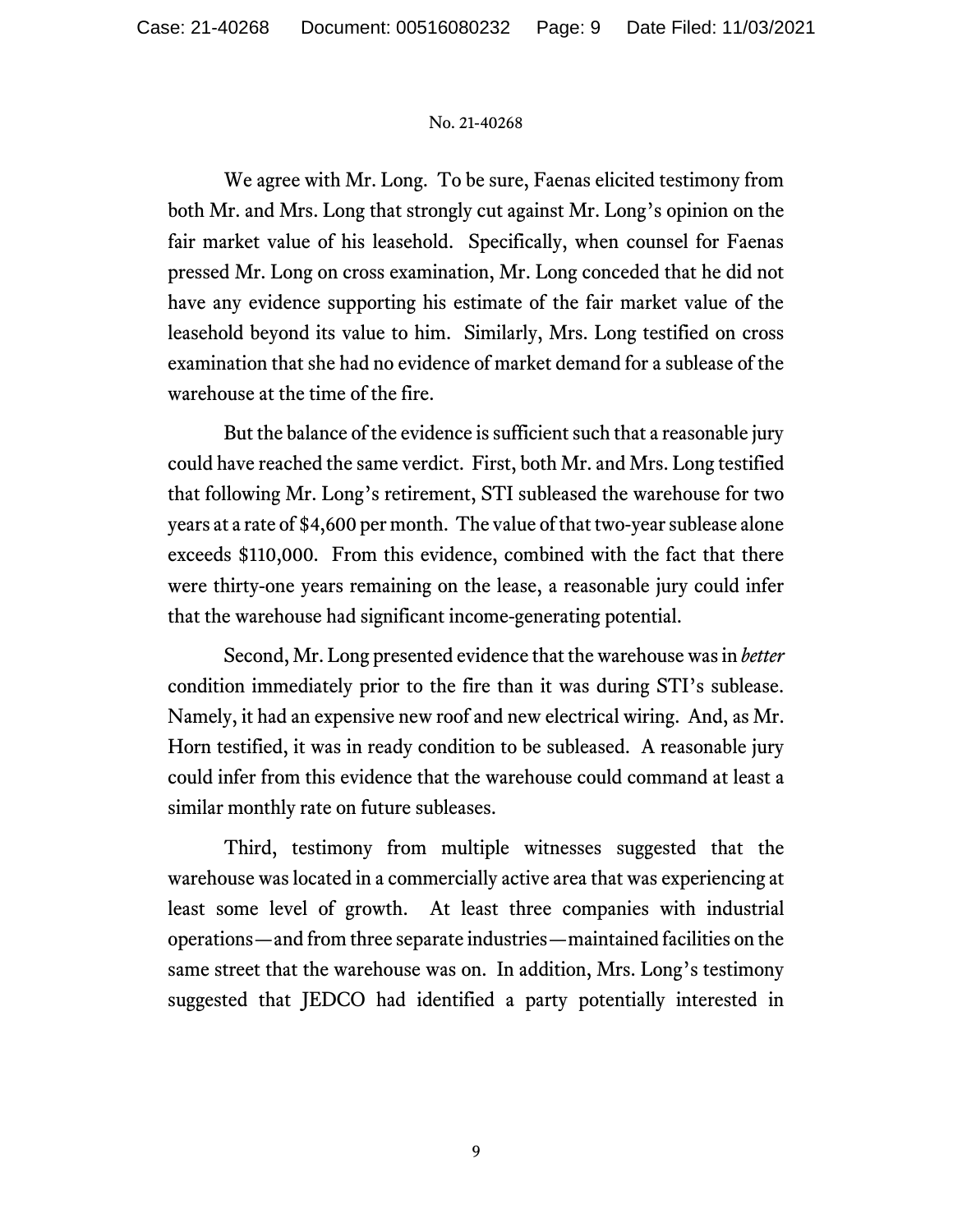subleasing the warehouse. A reasonable jury could infer from this evidence that the warehouse had sufficient potential to attract future tenants.[2](#page-9-0)

While it may be true that reasonable juries could draw other, and perhaps even more plausible, inferences from the evidence presented, that is not the question before us. The question is whether *any* reasonable jury could reach the same verdict. And in answering that question, we must view all the evidence and draw all reasonable inferences in favor of Mr. Long. In so doing, we cannot say that *no* reasonable jury could have concluded that the fair market value of Mr. Long's leasehold was \$500,000.

Accordingly, the district court did not err in denying Faenas' motion for judgment as a matter of law.

## B.

For substantially the same reasons, the district court did not abuse its discretion in denying Faenas' motion for a new trial. As previously discussed, there was not a complete absence of evidence to support the jury's damages verdict awarding Mr. Long \$500,000 for the fair market value of his leasehold.

# C.

Neither did the district court abuse its discretion in denying Faenas' motion for remittitur. Faenas does not argue—nor did it argue before the district court—that similar jury awards in cases within Texas were smaller

<span id="page-9-0"></span><sup>&</sup>lt;sup>2</sup> To the extent that Faenas argues that STI's early termination of its sublease is evidence of lack of demand for a sublease of the warehouse, we find this argument unpersuasive. That STI ended its tenancy because of "lack of work" very likely could mean that there was just no demand for *STI's services*. It is not necessarily evidence that, at the time, there was insufficient demand for a sublease of *the warehouse*—at least not strong enough to warrant overturning the jury's verdict. In any event, the jury was free to weigh this fact and draw whatever reasonable inferences it saw fit.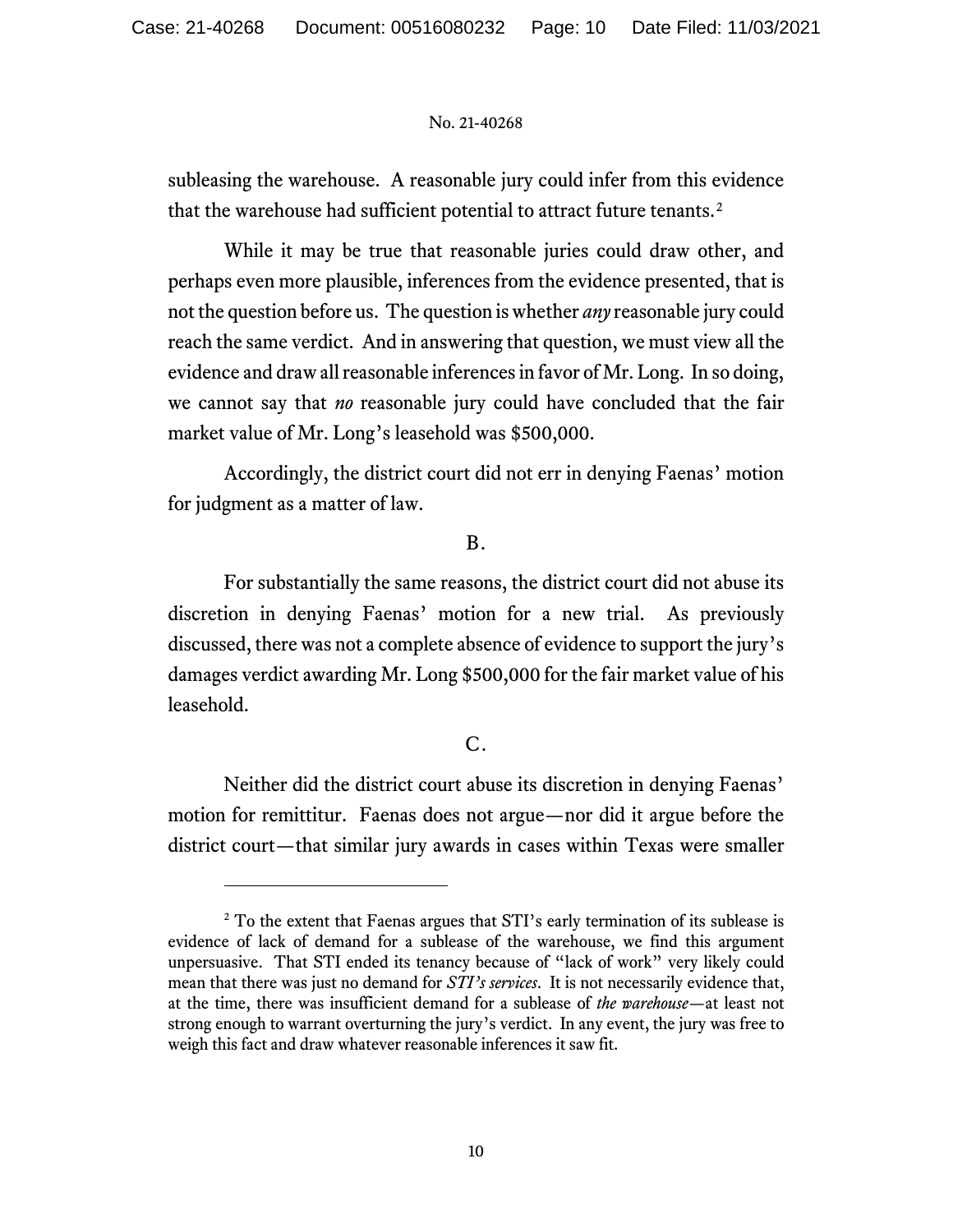than the jury award here. Rather, it argues only that the district court should have reduced the jury's damages award to \$64,680—the value assigned to the warehouse by the Jasper County Appraisal District when it appraised Mr. Long's property—which Faenas claims is the one and only amount supported by the evidence.

We disagree. Faenas is incorrect that \$64,680 is the *only* amount supported by legally competent evidence. As already explained, the district court properly allowed the jury to consider Mr. Long's opinion *in conjunction with* the rest of the evidence submitted—including without limitation the \$110,000 in rental income received from 2014 to 2016 alone; the time remaining on the lease; the lead on a potential tenant; and the improvements made to the warehouse, its desirable location, and its suitability and readiness for lease. From this evidence, the jury was permitted to make reasonable inferences about the income-generating potential of Mr. Long's leasehold, and its verdict was not clearly excessive or contrary to all reason in light of the evidence.

Notably, Faenas even acknowledges this, conceding that "the jury's award is within the range of what the district court erroneously allowed the jury to consider as evidence." But contrary to Faenas' suggestion, the district court did *not* err in what it allowed the jury to consider. In the end, Faenas ventures fairly close to asking us to substitute our judgment for that of the jury. We will not.

Accordingly, the district court did not abuse its discretion by denying Faenas' motion for remittitur.

## **IV.**

Based on the totality of the evidence presented, and affording the jury's verdict the high level of deference it is due, we simply cannot say that